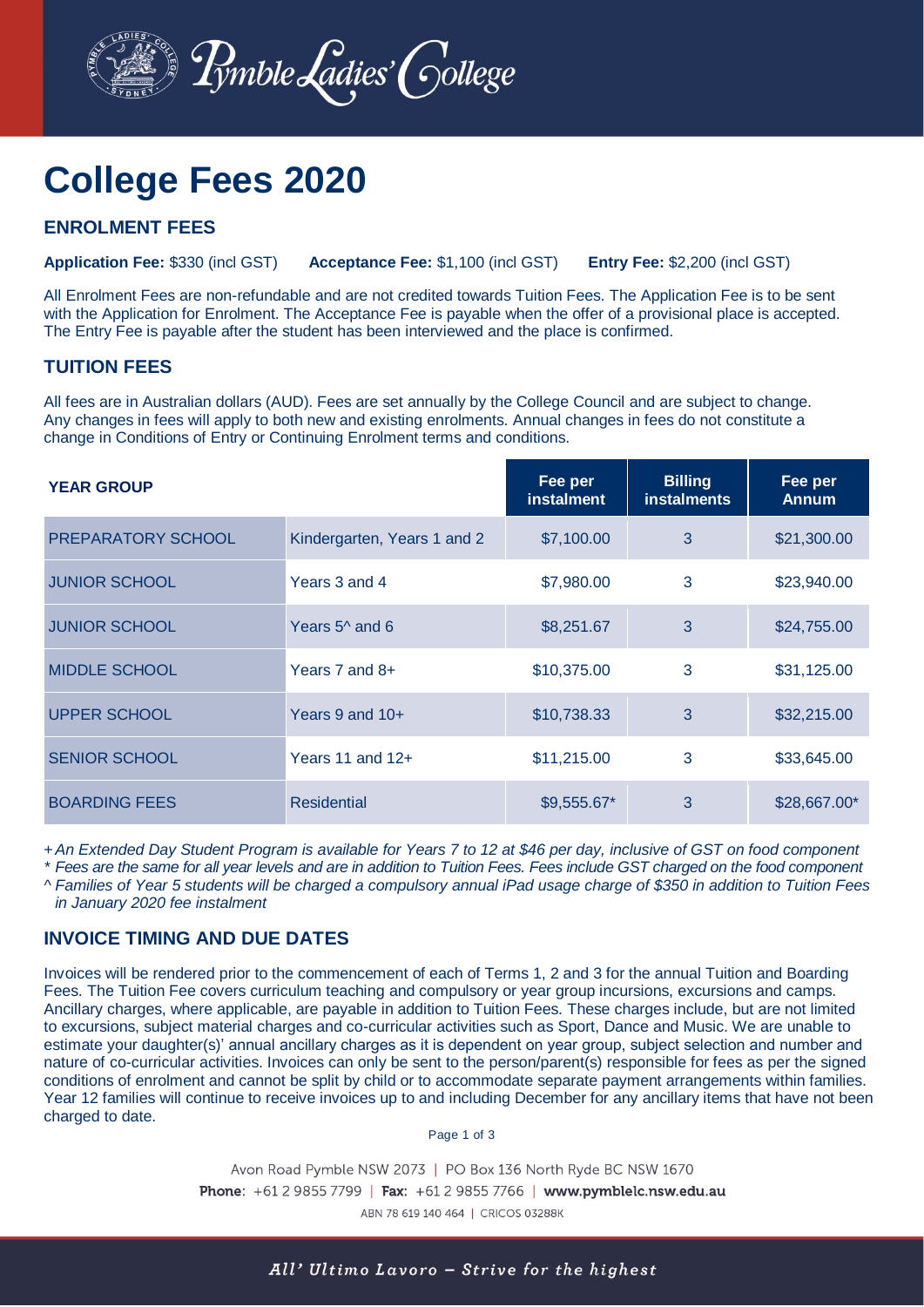| <b>Invoice timing</b>                      | <b>Charges billed</b>                                                                               | Due date                                             |  |
|--------------------------------------------|-----------------------------------------------------------------------------------------------------|------------------------------------------------------|--|
| Prior to Term 1<br>commencement<br>January | <b>Tuition and Boarding Fees 2020</b><br>Instalment 1 (one-third of fees)<br>plus ancillary charges | 21 February 2020<br>(Friday Week 4)                  |  |
| Prior to Term 2<br>commencement<br>April   | Tuition and Boarding Fees 2020<br>Instalment 2 (one-third of fees)<br>plus ancillary charges        | 22 May 2020<br>(Friday Week 4)                       |  |
| Prior to Term 3<br>commencement<br>July    | <b>Tuition and Boarding Fees 2020</b><br>Instalment 3 (one-third of fees)<br>plus ancillary charges | 14 August 2020<br>(Friday Week 4)                    |  |
| Prior to Term 4<br>commencement<br>October | Ancillary charges                                                                                   | 6 November 2020<br>(Friday Week 4)                   |  |
| Following the<br>end of Term 4<br>December | Ancillary charges                                                                                   | <b>28 January 2021</b><br>(First day of Term 1 2021) |  |

# **METHODS OF PAYMENT OF FEES**

The College accepts the payment of fees by one of the following options:

- **Payment on invoice in full, by due date** via BPAY or credit card. Payments should be made on the 'Payments' section of the College website using your Family Reference Number and BPAY reference, where applicable. You do not need to log on to the website to make payments. Credit card payments incur a surcharge of 0.79 per cent for Visa and Mastercard and 2.145 per cent for American Express. There are no fees or surcharges for BPAY payments.
- **A fortnightlyor monthly direct debit payment plan** is available in equal instalments over ten months or 21 fortnights from January to October. A further final payment under the plan is due on 15 November for all remaining outstanding amounts on your family account at the conclusion of the plan. The December invoice for ancillary charges is billed separately and in addition to the plan. A non-refundable plan charge of 0.08 per cent of the applicable Tuition and Boarding Fee is charged. Further information, including how to establish your plan, terms and conditions, is available on the College website under [Pay by Payment Plan 2020.](https://www.pymblelc.nsw.edu.au/pdf/finance/pay-by-payment-plan) A new plan for each daughter must be established every year as the plans do not rollover from year to year. Admission to the plan is at the discretion of the College, considering matters such as a family's previous payment history. Repeated dishonour of instalments will result in removal from the plan with no refund of the plan charge.
- **Payment of Tuition and Boarding Fees in advance**. A discount of 3 per cent is applied to fees prepaid for at least one full year prior to the commencement of the 2020 school year. To receive the discount you must pay the schedule fee in full (with no discount deducted) and email [finance@pymblelc.nsw.edu.au](mailto:finance@pymblelc.nsw.edu.au) for the discount to be applied to your family account. Further information, including terms and conditions and details of further discounts available for prepaying more than one year in advance is available at [Fees in Advance.](https://www.pymblelc.nsw.edu.au/pdf/finance/college-fees-in-advance)
- **Cheque** sent to the College, marked to the 'Attention of the Finance Department'.
- [Edstart](https://edstart.com.au/) provides an alternative payment plan option. The College does not endorse Edstart, who are an external service provider. This option is provided to parents for information purposes only. To find out more see the [Edstart website.](https://edstart.com.au/)
- Cash or direct deposits from Australian or overseas banks to the College bank account are not accepted.

## **SIBLING DISCOUNT**

The allowances for fee-paying sisters currently attending the College have been set as follows (per annum):

**Firstchild:** Nil **Second child:** \$800 **Third child:** \$1,600 **Fourth and subsequent children:** \$2,400

Sibling discount is not provided in addition to scholarship allowances or staff rebates where the value of these other allowances exceeds the value of the sibling discount.

Page 2 of 3

Avon Road Pymble NSW 2073 | PO Box 136 North Ryde BC NSW 1670 Phone: +61 2 9855 7799 | Fax: +61 2 9855 7766 | www.pymblelc.nsw.edu.au ABN 78 619 140 464 | CRICOS 03288K

All' Ultimo Lavoro - Strive for the highest